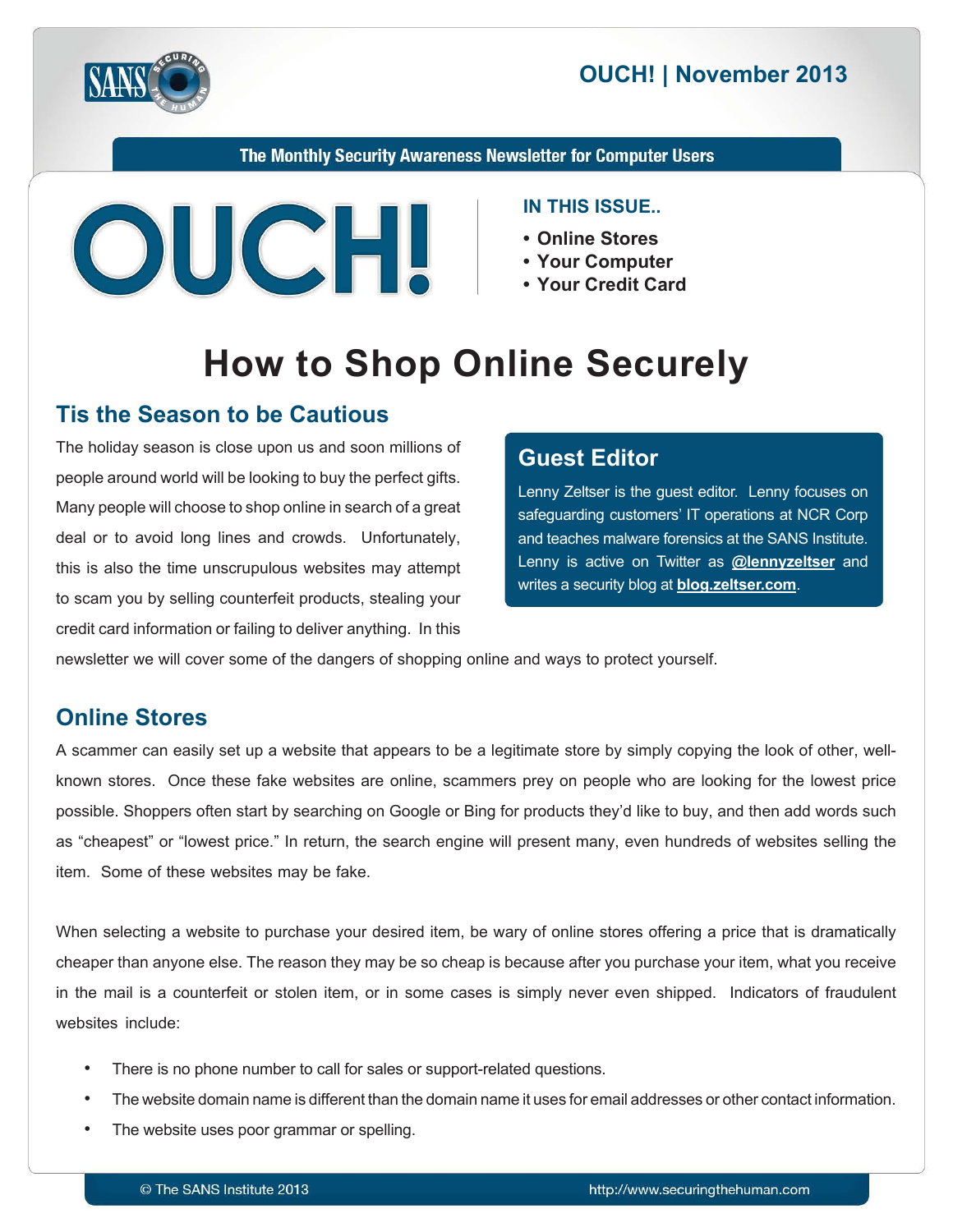# **2013 OUCH! | November 2013**



#### **How to Shop Online Securely**

The website is an exact replica of a well known website you have used in the past, but the website domain name or the name of the store is slightly .different

Remember, just because the site looks professional does not mean that it is legitimate. If some aspect of the site strikes you as odd, take the time to take a closer look at it. For instance, call the phone number listed in the "contact" section of the website to confirm that the number is valid. Also, type the store's name or URL into a search engine and see what other people have said about the website in the past. If you are still not sure if the website is legitimate, do not use it. Instead, use a well-known website that you can trust, preferably one you, your friends or family members have used in the past. The prices may not be quite as good, but you will receive a more reliable product and be less likely to get ripped off.



*The best way to protect yourself online is to shop at trusted online stores that have an established reputation.* 

#### **Your Computer**

In addition to shopping at legitimate websites, you want to ensure the computer you are using for online purchases is secure. If your computer is infected, a cyber criminal somewhere in the world can capture your keystrokes and files. This could allow the criminal to steal your username and password for online stores, credit card and banking information and other sensitive details. Make sure the computer you are using is one you control and connected to a trusted network. This means at least ensuring that you've installed the latest security updates and run up-to-date anti-virus software.

If you have children in your house, consider having two computers, one for your kids and one just for the adults. Kids are very curious and interactive with technology, and as a result they are more likely to infect their own computer. By using a separate computer just for online transactions, such as online banking and shopping, you reduce the risk of your computer being infected. If two computers is not an option, then at least have separate accounts on the shared computer, and ensure your kids do not have administrative privileges.